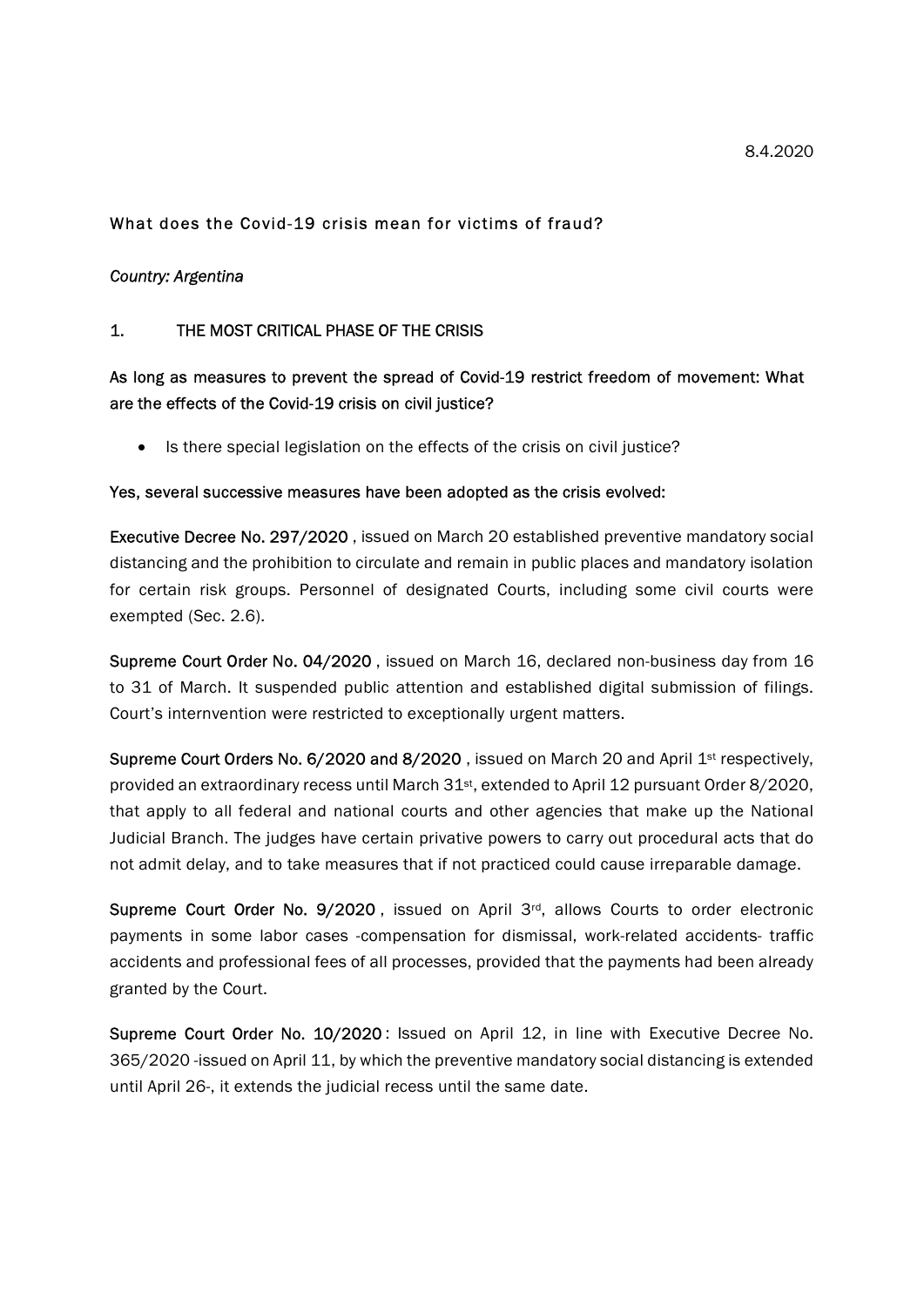Supreme Court Order No.  $11/2020$ , issued on April  $13<sup>th</sup>$ , allows the use of digital signature by the Ministers of the Supreme Court. It also provide that where it is not possible to conclude agreements with Ministers in person, they may be concluded by remote virtual means with the same validity. This arrangement may be used only in exceptional emergency situations.

Supreme Court Order No. 12/2020, issued on April 13<sup>th</sup>, allows the use of electronic signature for all Magistrates and officers acting in the National Justice. It also provide that where it is not possible to conclude agreements with Judges in person, they may be concluded by remote virtual means with the same validity. This arrangement may be used only in exceptional emergency situations. Furthermore, the Order approves the Claims Receipt Procedure, Filing of Direct Appeals and Complaint Appeal by electronic means –email-. At April 14th, no Chamber of Appeal Resolution regulating this Order has been issued.

Resolution 282/2020 of Civil National Chamber of Appeal , issued on March 17, provides that Courts will only deal with urgent matters upon requests grounded under Sec. 153 of Argentine Civil and Commercial Procedural Code, and only through electronic submissions (as provided for by the Supreme Court in Order 4/2020).

Resolution 332/2020 of Civil National Chamber of Appeal, issued on March 20, designated specific courts to act during the recess and order that the rest of the courts shall remain closed.

Does the crisis have an effect on court hearings?

o Do court hearings take place during the crisis?

Hearing are suspended during judicial recess. Notwithstanding, Courts may order urgent measures that may otherwise cause irreparable damage. (Point 3 of Supreme Court Order 06/2020).

o Do court hearings take place in form of video conferences?

There are only specific provisions for criminal matters. If the proceeding requires an adversary hearing, video-conference system is allowed to be used under Sec. 7, Supreme Court Order No. 06/2020).

Pursuant Supreme Court Order No. 11/2020 and 12/2020, for as long as public health reasons persist, the provisions of the first paragraph of Article 11 of Decree Law 1285/58 - ratified by Law 14.467 - regarding judges in lower courts, may be complied with by remote virtual means. Article 11 of Decree Law 1285/58 sets forth that judges must attend to the Court personally in business days.

- Does the crisis have an effect on deadlines (of procedural and substantive law)?
	- o Are deadlines of ongoing proceedings affected?

Deadlines were suspended from March 13 to April 26 by Section 2 of Supreme Court Orders No. 06/2020, 08/2020 and 10/2020.

o Are deadlines for bringing actions affected (limitation periods)?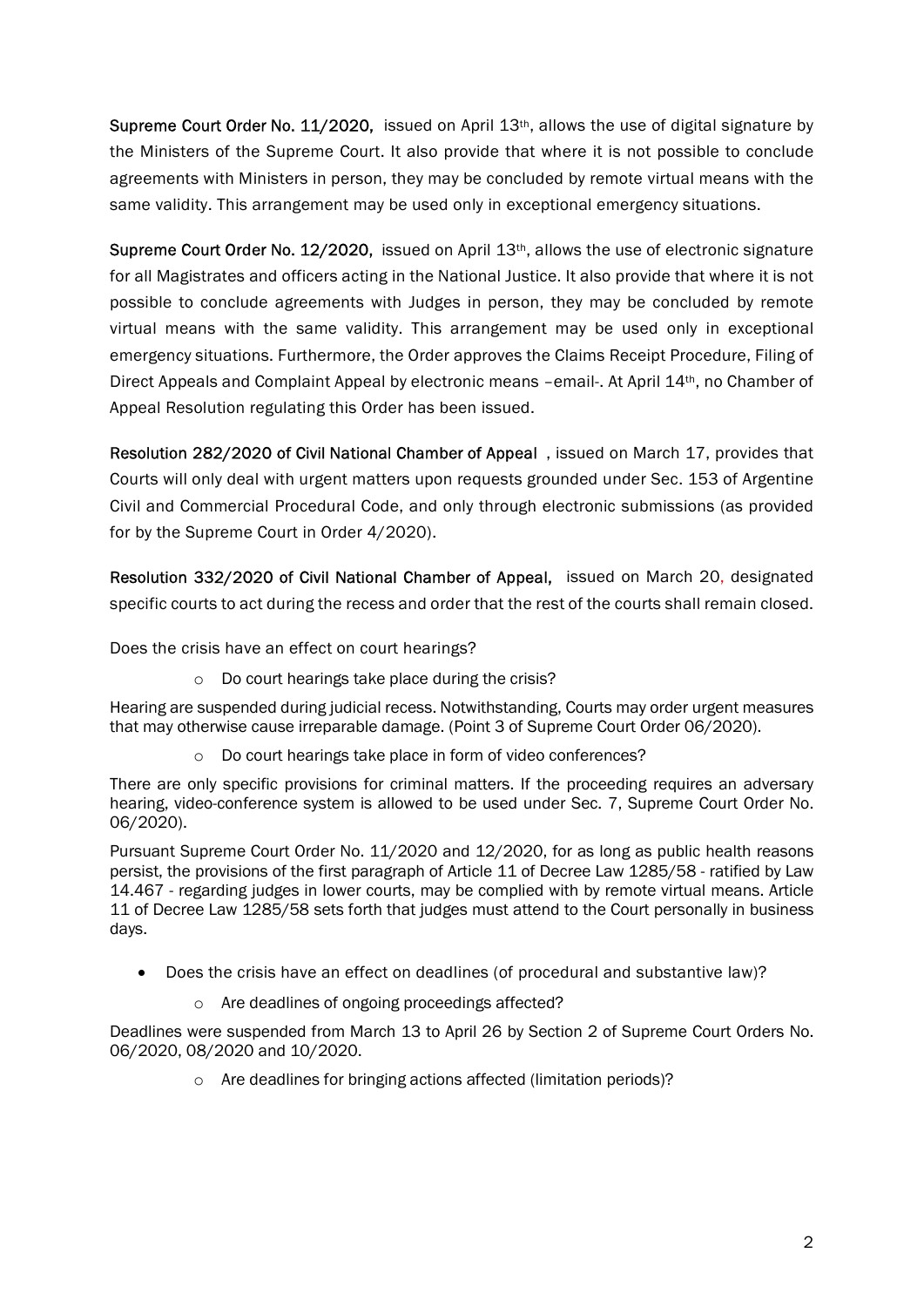If a limitation period takes place during the judicial recess, the complaint shall be presented as an urgent request under the terms of Sec. 153 of the Argentine Civil and Commercial Procedural Code). This filing interrupts the limitation period.

- Does the crisis have an effect on enforcement?
	- o Are enforcement orders issued?

Enforcement Orders are issued only in extremely urgent circumstances of irreparable damage (Supreme Court Order No. 9/2020)

o Are there any effects on deadlines?

In practice, established deadlines for compliance with enforcement orders have regularly extended under these extraordinary circumstances.

o Can enforcement acts be postponed due to the crisis?

Yes. Enforcement acts are postponed unless there is a grounded risk of dissipation or irreparable damage.

- How do courts work during the crisis?
	- o Are courts closed?

Urgent matters will only be dealt by designated Courts and only through electronic submissions as provided for in Point 11 of Supreme Court Order 4/2020. For property related matters, the designated Court is National District Civil Court No. 36.

o Can courts / judges be contacted?

Designated Courts and urgent matter can be addressed through the local electronic system IEJ (Court Electronic Identification, by its acronyms in Spanish). (Point 11, Supreme Court Order No. 04/2020).

o Are documents served?

Serving of documents are suspended during judicial recess. Only urgent matter approved by the Court can be served.

 How are particularly urgent matters handled, in particular requests for interim measures such as injunctions and freeze orders?

Strictly urgency matters, such as injunctions and freeze orders are electronically addressed by email to the designated Court, stating in the subject "Authorization of Non-working Days and Hours in the terms of Supreme Court Order No. 4/2020". (Point 3, Resolution 332/2020 of the Civil National Chamber of Appeal). Some urgent matters examples were listed by the Supreme Court, including but not limited to urgent family matters, child protection, domestic violence, protecting actions-particularly those referring to health issues (Supreme Court Order 06/2020).

• How do lawyers work during the crisis?

Law firms immediately turned to remote working. Those with well-established IT systems quickly adapted. As a matter of social responsibility and prevention, Bruchou decided to switch to home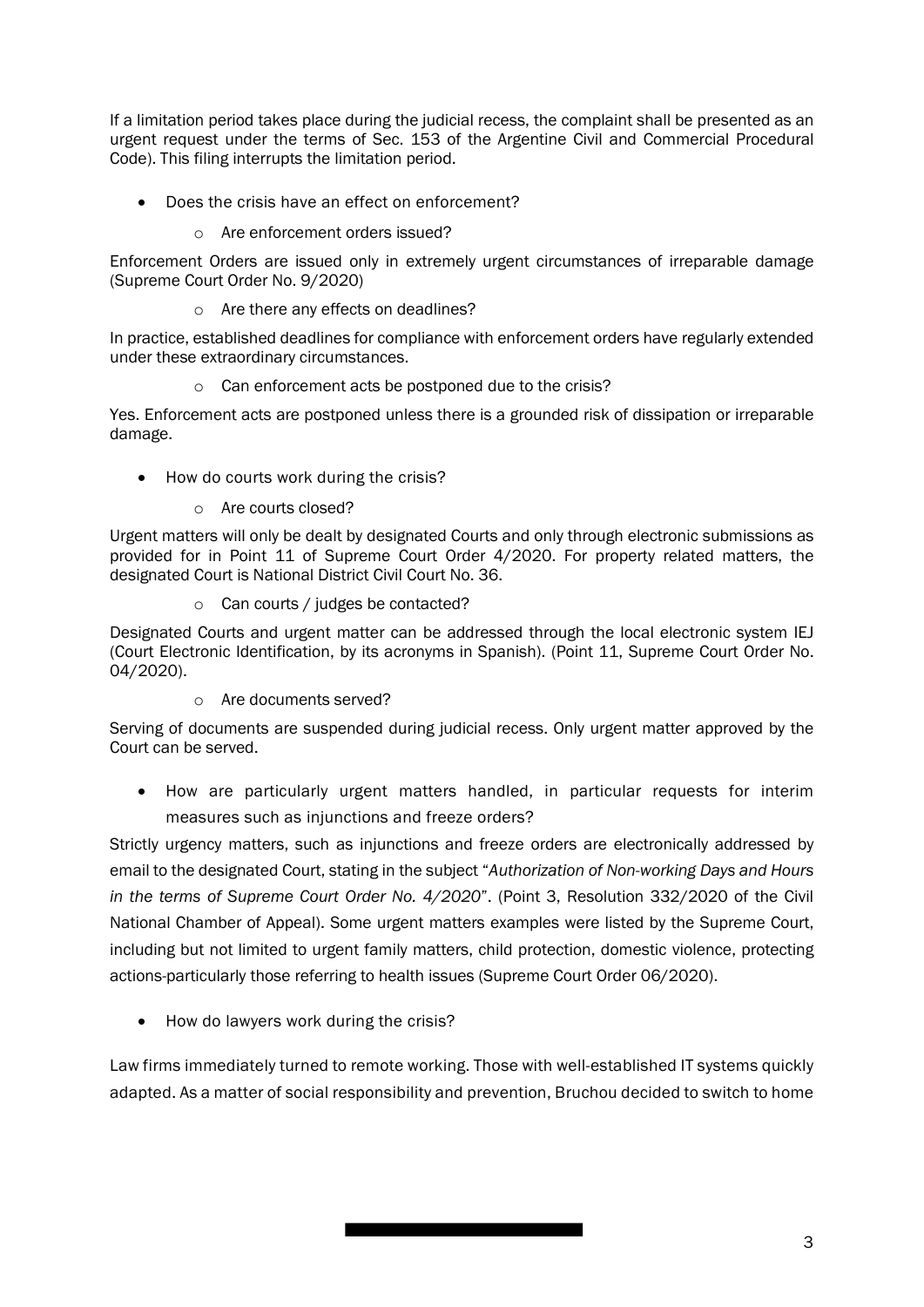office and remote working a week before the mandatory social distancing was declared, except of course for exceptionally sensitive matters.

• How do banks work during the crisis?

As provided by Communication A5968 issued by the Central Bank on April 6, over-the-counter service is exclusively reserved for the payment of pensions and retirement benefits. Online banking, electronic transfers and payments work as usual. Banks are allowed to carry out some urgent operations which may not be conducted remotely from April 13 to 17 April.

• Does the crisis have an effect on insolvency law?

Insolvency matters are handled by Commercial Courts. Pursuant Resolution 25/2020 of the Nacional Chamber of Appeals in Commercial Matters, Courts will remain closed during the extraordinary judicial recess. Urgent requests by creditors, receivers, syndics and the debtor are allowed on extraordinary basis.

- Are there any further effects not addressed in the questions above?
- On April 7, the Chief of Staff issued Administrative Decision 467/2020, declaring notary public activities an essential service during the crisis, enabling notarial services required by "essential activities" listed in Executive Decree 297/2020, which includes health personnel, security forces, armed forces, migratory activity, national meteorological service, firefighters and air traffic control; higher authorities of the national, provincial and municipal governments; designated courts; foreign diplomatic and consular personnel; persons who must assist others with disabilities or attend to a situation of force majeure; funeral services; school's food service; audiovisual, radio and graphic communication services; public works; supermarkets, pharmacies, hardware stores, veterinarians, food industries; agricultural and fishing production, distribution and marketing; telecommunications; activities linked to foreign trade that cannot be postponed; transport and waste treatment; maintenance of basic services; public transport; delivery; laundry service; mail service; minimum guards to ensure the operation and maintenance of Oil and Gas fields; Mint, ATM services, transport of flows. On April 11, the Chief of Staff issued Administrative Decision No. 490/2020, by which the activities listed are also extended to: The following activities are included in the scope of this report: the sale of goods and services for the circulation of persons with disabilities and those included in the group of persons with autism spectrum disorder; professional services at home for the same group; banking activity with attention to the public, exclusively with a shift system; workshops for the maintenance and repair of means of transport; sale of spare parts for means of transport; manufacture of tires; sale and repair of the same exclusively for public transport,